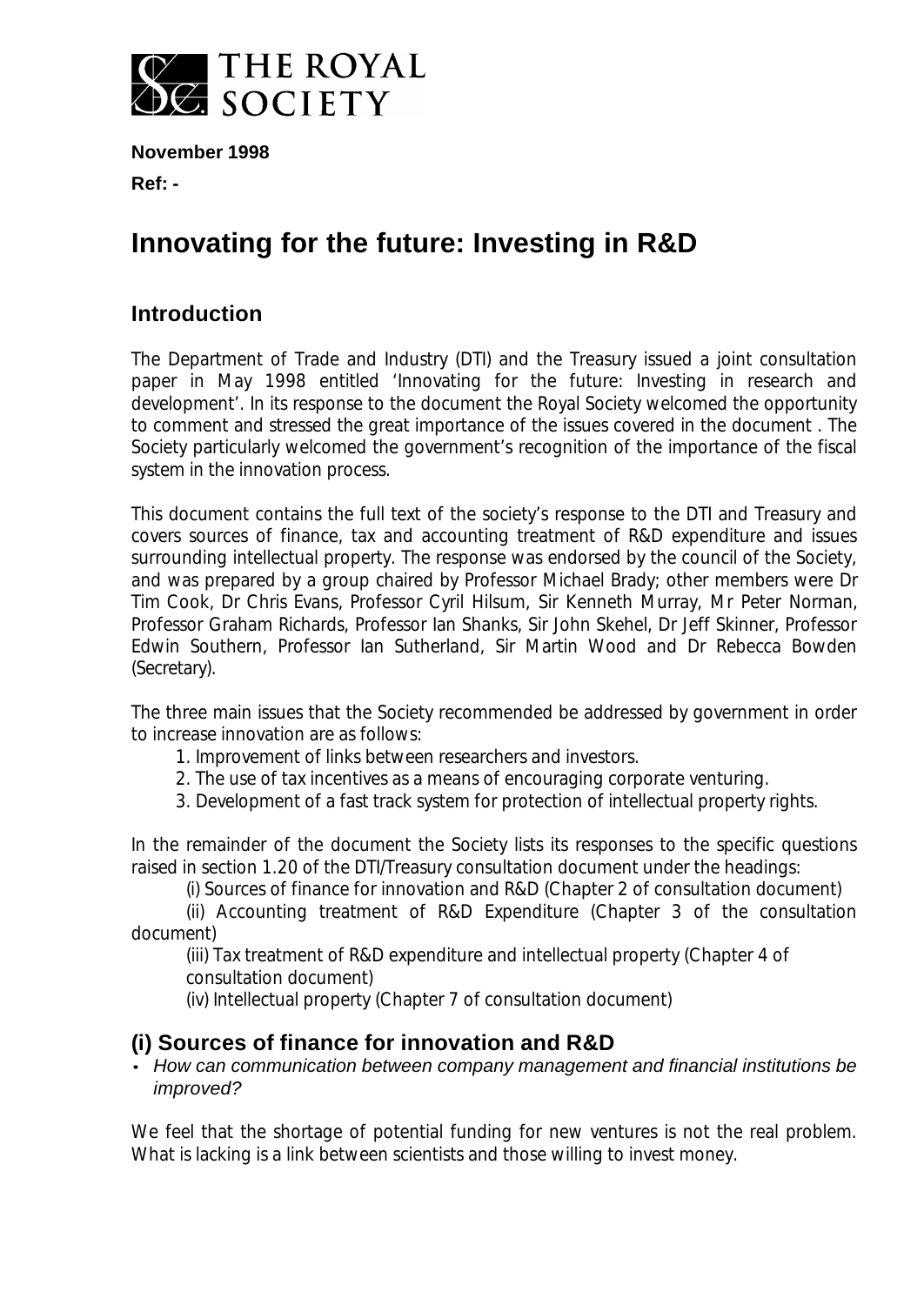A major obstacle in funding of start-up companies is the fact that such ventures in the UK are often set up by scientists with little business or financial expertise and a general lack of ability to 'sell' the company to potential investors or produce a well thought out Business Plan<sup>1</sup>. The government should encourage cooperation between financial experts and scientists in such ventures.

There is a general lack of assistance for researchers in universities who wish to set up companies, with notable exceptions such as ISIS in Oxford, UMIST Ventures, Imperial Ventures and several others. Access to experts with knowledge of business, finance (initially seed-finance - see page 3), intellectual property and personnel, and access to incubator space for a new company is crucial. These problems may be helped to some extent by teaching such subjects at undergraduate level. However, there is no substitute for experience and access to a network of well-qualified advisors would be far more beneficial.

It is difficult to identify ways in which the government could directly improve communication between company management and financial institutions as this is primarily the responsibility of individual companies. However, on way in which the government could facilitate communication would be to fund seminars at regional and national levels to bring together financial companies and SMEs to focus on specific issues.

• *What steps can be taken to improve knowledge and understanding of R&D related investments among finance providers, pension fund trustees and institutional fund managers?*

We welcome the University Challenge scheme as this appears to encourage dialogue between universities and investors<sup>2</sup>.

The funding of a particular project is often based on the people involved rather than an appraisal of the science. This is due primarily to lack of scientific expertise within UK financial institutions, although this situation is improving. Academic institutions could address this by offering to act as a consultancy service to appraise potential new projects, a routine procedure in other countries. This process could be facilitated by the government by the provision of funding to assist in the development of regional registers of expertise to which investors could refer. Such a scheme would also be beneficial at a national level. An example of such a scheme for experts in the biotechnology sector has recently been set up using Millennium funding.

The government should encourage universities and research bodies to invite investors to visit researchers and learn about their research projects. It is also beneficial for SMEs to visit financial institutions to give presentations about the science in which they are involved. Such presentations could be organised at a national level with DTI assistance. It is notable that in other countries it is common practice for MBA graduates to tour libraries to meet researchers whereas this does not happen in the UK.

j

 $<sup>1</sup>$  An example of a venture which is aiming to address this lack of knowledge is the Biotechnology Young</sup> Entrepreneurs Scheme which aims to give undergraduate and postgraduate scientists training in the production of business plans and associated issues such as intellectual property rights and marketing.

<sup>&</sup>lt;sup>2</sup> A £50 million University Challenge fund is to be set up to 'turn British inventions into British business'. £20 million will be provided by the Government, with the remainder being provided by large companies and charities. The fund will be run as a competition and bids assessed by a panel of experts.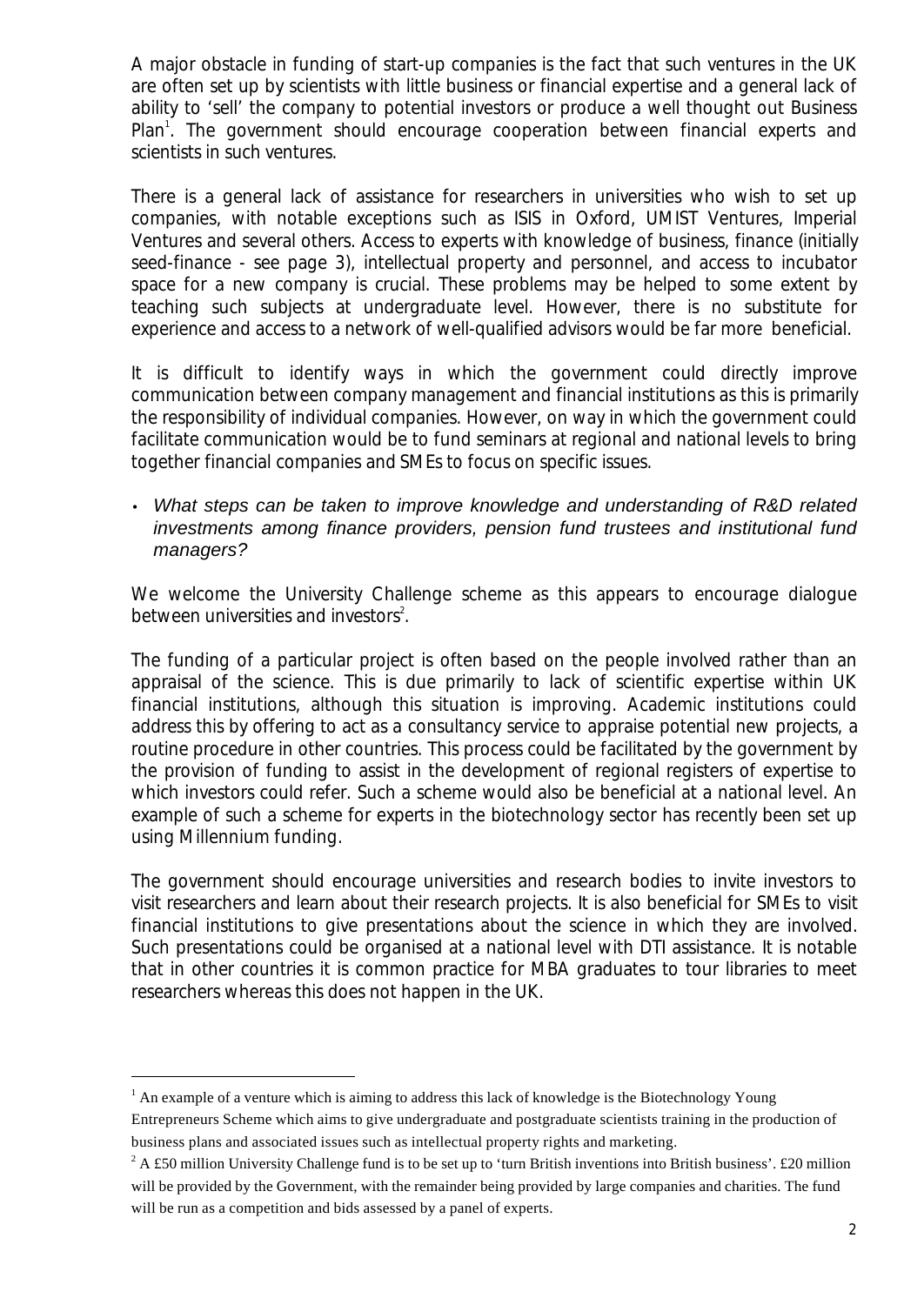#### *· How can the impediments to investment in technology-based SMEs, including the availability of management expertise, be addressed?*

The decision of the Charities Commission to allow charities to fund start-up companies could be an invaluable source of finance in the UK and the government should continue to encourage charities to invest in innovation.

There appear to be two extremes of capitalism with a continuous spectrum in between. The first seeks a return on investment via the capital growth of the shares held over a period. This is prevalent in certain countries, ie Japan, Germany, and in certain sectors in the USA. It results in corporations driving for market share and to create or enter new markets and seem to nurture R&D and long-term innovation. At the other extreme, returns are sought as annual dividends and there is great pressure for these to grow. This tends to be the case in the UK, where the principal shareholders are largely institutional (such as insurance companies and pension funds), and need an annual income to pay out on policies and pensions. Also in the UK there has been little distinction between income tax and Capital Gains Tax (CGT). This extreme is believed inimical to longer term, more risky innovation. The recent tapering of CGT in the UK may well help to alleviate this and the Government may wish to consider increasing the taper, if the early response to it is propitious.

The use of a segmented process for technology transfer can be beneficial and can be compatible with the above (see page 4). Entry into each stage of the process is controlled by a 'Gatekeeper' and each stage would involve creating a team which comprises all the needed skills and experience - technology, marketing, supply chain, financial/commercial, and others where relevant - who work together to bring the project to the next stage. It could also include a post-launch evaluation leading to wider roll out of the innovation and the generation of a further product, if justified.

Failure and bankruptcy carry a stigma in the UK, not nearly so obvious in other countries such as the USA; the consequences for the UK innovators are usually disastrous and punitive. We need to learn to distinguish between valiant failure and incompetence failures. Our laws and perceptions need to reflect this and to be changed to mitigate these problems. Investment in start-up ventures may be encouraged if seed-funding<sup>3</sup> that failed was made tax deductible. Particularly in the case of existing SMEs who may have to risk everything in order to pursue an innovation. The risk of innovation would also be decreased if tax losses were allowed, or loans provided that were repayable only when profit emerged.

The government might, for example through the HEFCs, or other appropriate bodies, provide a grant element to the universities to cover the costs of employing temporary cover for staff who wish to set up in business, or to work with existing UK companies to progress the exploitation of radical innovations. This would make such an endeavour more attractive to the staff and would also give the universities first hand knowledge of the abilities of potential staff recruits.

• *What can be done to encourage the UK venture capital industry to take more interest in early stage finance?*

j

<sup>&</sup>lt;sup>3</sup> Seed finance - finance provided to research, assess and develop an initial concept before a business has reached the start-up phase.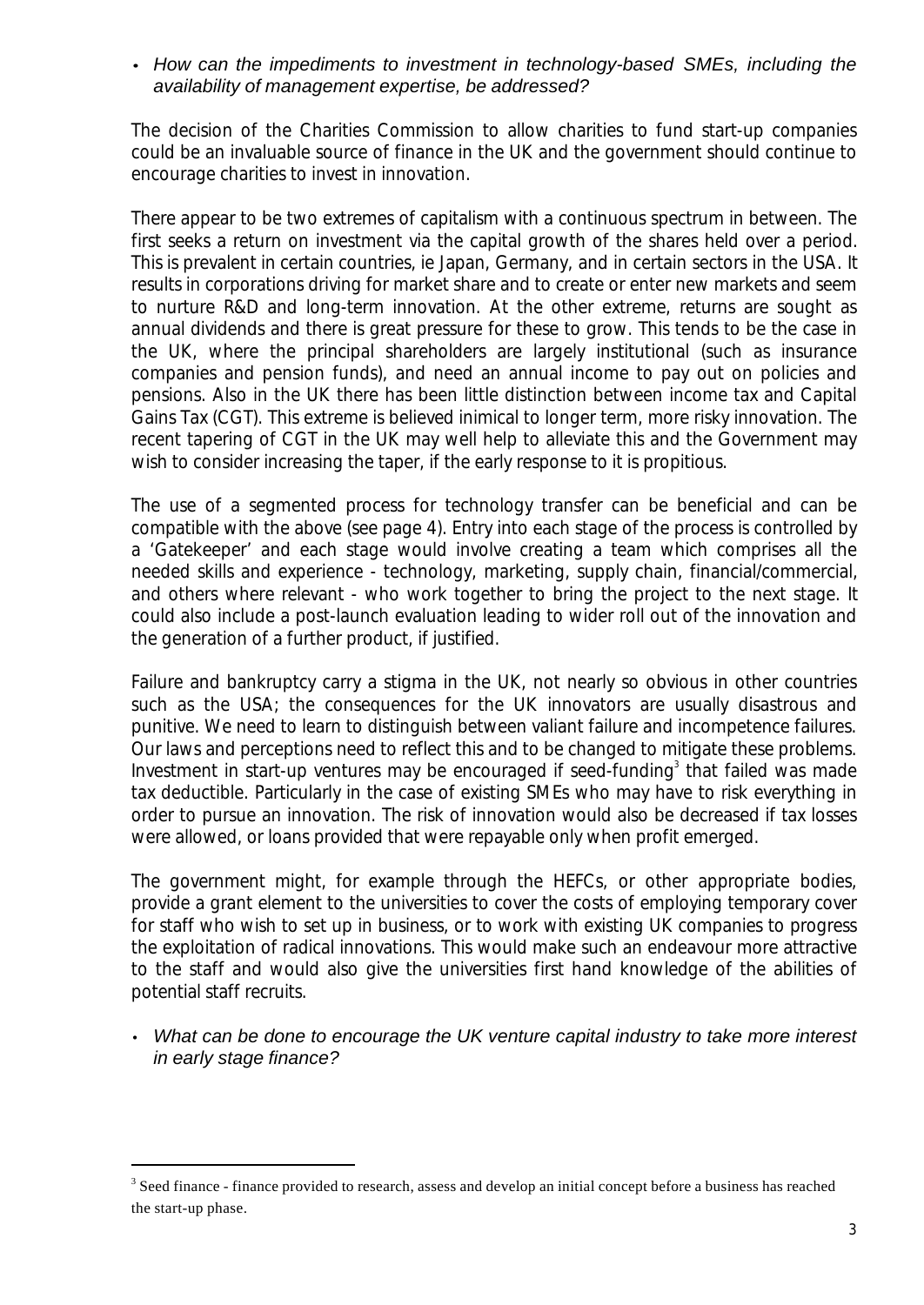The profile of the venture capital<sup>4</sup> industry in the UK is completely different to that in other countries (such as the US) where Corporate Venturing<sup>5</sup> may be the norm. In certain sectors in the UK very few venture capital companies will invest in start-up companies as the costs are too great. In other sectors, such as biotechnology, a large proportion of the investment has been from venture capital. This difference is primarily due to the fact that biotechnology companies typically require a much larger start-up sum than do those based on physical sciences innovation. The difference in sectors highlights the fact that sectors should be treated individually in strategies for increasing innovation.

As structured at present, the UK does not have a ready source of the smaller sums (£100Ks) to take innovative ideas through the initial prototype at which point more conventional funding may be employed.

The main problem lies with innovations that are radical and long-term or involve the use of new knowledge. The time to market, the higher risk levels, and a tendency to underestimate the prospective benefits, conspire to make a discounted cashflow cost/benefit analysis usually appear very unattractive, particularly in contrast to safer, shorter-term, or more incremental, options (eg depositing the money in a bank, or building society, or purchasing shares, or unit trusts). The more so if the high initial risks are used to discount the high costs of the later stages, for example through averaging both risks and annual spend. In addition, the major benefits in a radical innovation are usually obtained from the second, or subsequent, generations of products, or services. A model which avoids this involves segmenting the endeavour into stages and requiring the (notional) purchase of an 'option to proceed' by the members of the subsequent stage. Only if the output of the previous stage is deemed of sufficiently good value as an investment will the innovation progress to the next stage. This allows the high initial risks to be used to discount the low initial spend and for the subsequent risks to be used to discount the subsequent high costs of each later stage. This form of analysis might well encourage venture capital companies to invest more in start-ups and radical innovations. The Society would be willing to work with government to discuss what might constitute a 'stage' or how a stage would be closed before moving on to the next stage.

### • *Does more need to be done to bring together business angels and SMEs?*

We strongly support the fact that the European Commission has stated that it will be exploring ways to set up a European Business Angels network. We feel that the government should explore ways to support this initiative.

At the European level, we also support the LIFT Help Desk for Financing Innovation, which has been set up as part of the EU Innovation Programme. This seeks to support and direct participants in Community research, technology and development programmes in finding sources of finance for exploitation of results.

Universities that have companies set up in order to provide advice and help to researchers wishing to start companies are able to hold seminars for Business Angels<sup>6</sup> at which

j

<sup>&</sup>lt;sup>4</sup> Venture capital - a means of financing the start-up, development, expansion, restructuring, or acquisition of a company. Venture capital provides equity capital to enterprises not quoted on a stock market.

 $5$  Corporate venturing - seed-funding or start-up finance provided by large, established companies to researchers in the science base or SMEs.

<sup>&</sup>lt;sup>6</sup> Business Angels - individuals who are prepared to use their financial resources to make risk investments based on their experience and interests.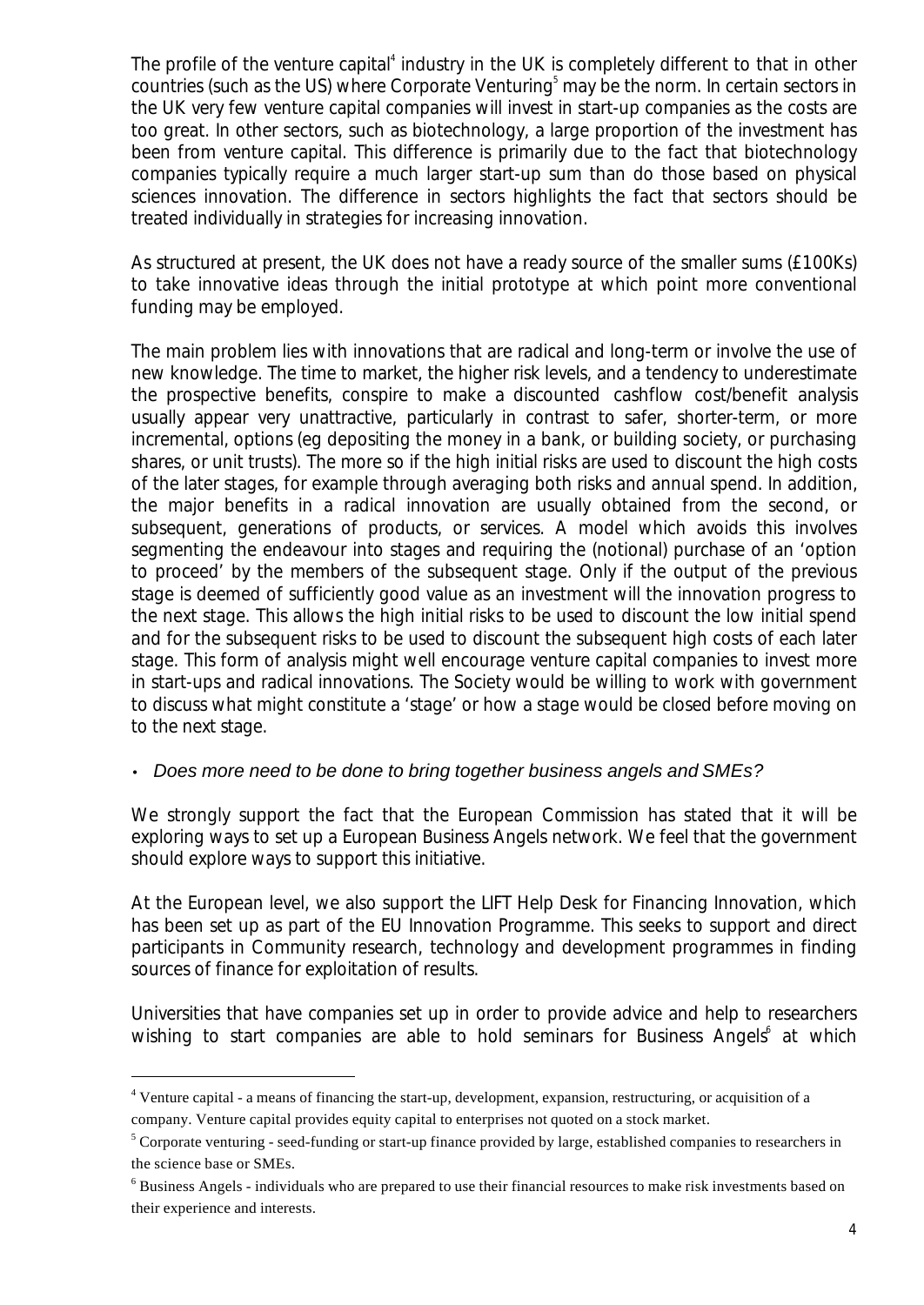researchers can give presentations. The government may wish to explore ways to encourage such seminars at both regional and national levels.

The formation of a UK Business Angels network would also facilitate access to finance. Such a network could be initiated by DTI through the business LINK programme.

#### *· What can be done to encourage more corporate venturing, and to encourage cooperation, more generally, between large and small firms to promote innovation?*

Tax incentives are important to encourage corporate venturing. One way for this to happen would be via a fiscal regime such that the corporate venturing organisation would see an increase in its share value. It is notable that corporate venturing has been increasingly prominent in some sectors, in particular pharmaceuticals, in which companies are moving towards corporate venturing rather than buying up smaller companies as a means of growth.

Schemes set up by the government to encourage cooperation between large companies and researchers in the science base are welcomed. In particular, SMART and Teaching Schemes are valuable, although the financial benefits may be relatively unattractive. However, such schemes are presently far too complex. The sheer number of schemes is confusing to SMEs. In particular, with LINK schemes, the difficulty of applying for funding and the level of bureaucracy involved acts as a deterrent.

Efforts to improve innovation should be focussed not only on academia, or on SMEs, but also on large companies. To this end the government could reduce the real cost of R&D by allowances, or reduce the risk of losing money through market failure of an innovative product.

### **(ii) Accounting treatment of R&D expenditure**

j

*· Is it time to review the current accounting treatment of R&D? Are current arrangements leading to a bias against spending on R&D and innovation? If so, are the ICAS proposals a step in the right direction?*

Currently companies may employ different methods of treatment for R&D outlay. It would be advantageous if all companies were to employ the same method. Since a majority of countries use capitalisation of R&D expenditure this method would appear to be preferable.

*· How can 'know-how' best be reflected in company reporting, given the constraints of (FRS) 10<sup>7</sup> ?*

'Know-how' is an important asset for a company but should not be treated in the same terms as financial reserves.

A long-term incentive scheme is a useful way of quantifying 'know-how'. A share-option scheme could be offered to researchers and other individuals within the company. Such a scheme would be shown in the accounts systems and could be averaged over several years to prevent loss of staff during short periods of decreased share value.

<sup>&</sup>lt;sup>7</sup> The Financial Reporting Standard (FRS)10, Goodwill and Intangible Assets (December 1997) requires recognition of intangible assets only if they have been purchased separately, or purchased as part of an acquisition and can be measured reliably on initial recognition.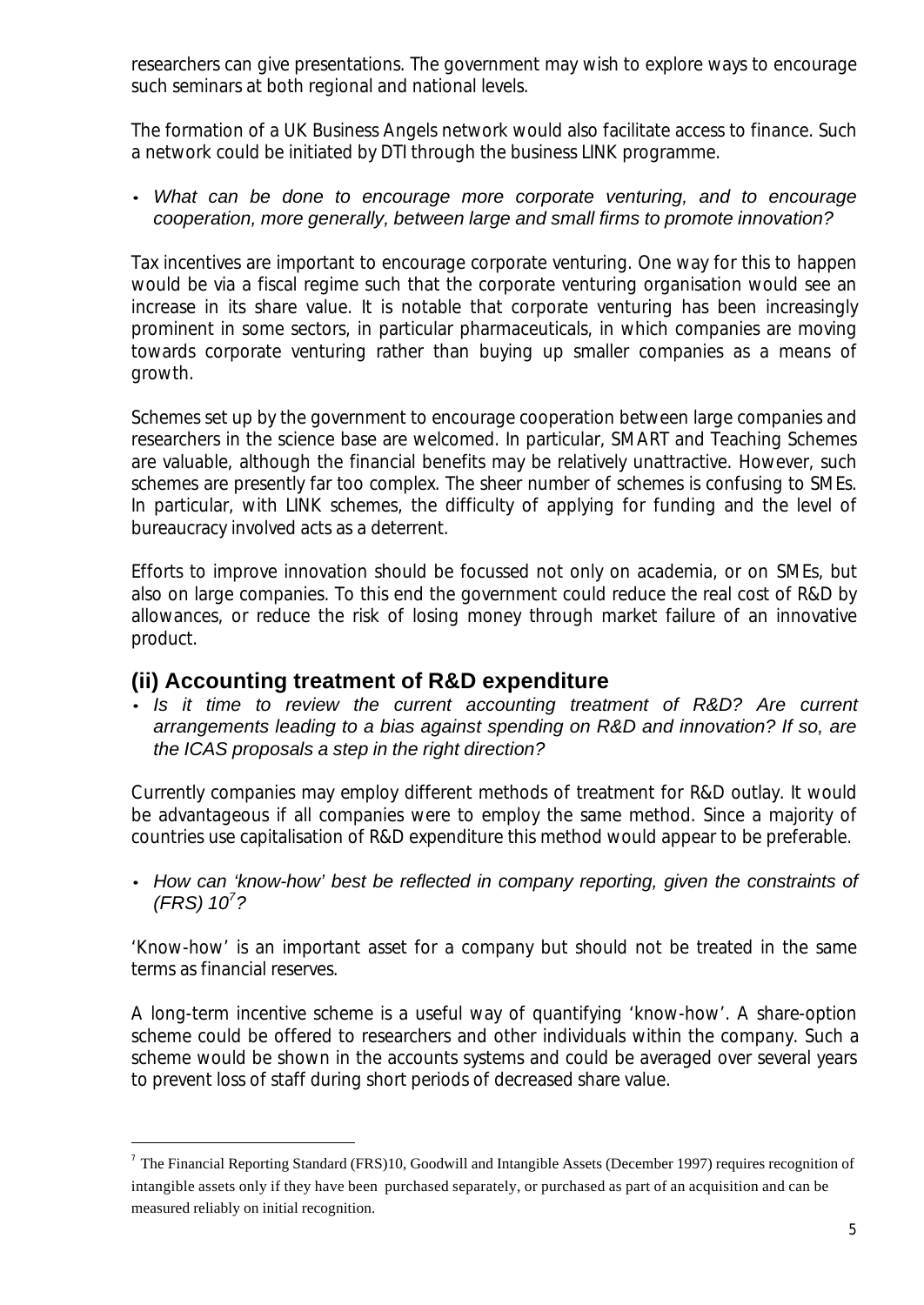# **(iii) Tax treatment of R&D expenditure and intellectual property**

• *How desirable is reform of the tax treatment of IP-related transactions?*

We believe that all IPR earnings and outgoings should be taken into account when compiling figures for taxable profit since this would highlight IP as an integral part of the business.

*· Is there a role for further tax incentives to R&D? For example, might an R&D tax credit be a cost-effective way of enhancing R&D and innovation?*

We are in favour of tax credit schemes for R&D expenditure, since we believe that by investing in R&D, the government will be indicating that it recognises its value and thus encourage other investors to do likewise. There is a strong correlation between countries that have in place a tax credit system and countries that are considered to be centres of innovation.

## **(iv) Intellectual property**

*· How much do problems with IP matter to the innovation process as a whole, particularly to the availability of finance and ease of collaboration?*

Increasing pressure for academic researchers to publish their results means that patents are often applied for before an investigation has been carried out into the potential application of the discovery and before any market research has been done. It is important that research scientists have access to information and advice on IPR. We strongly support a system that would allow an inventor to apply for a patent up to a year after publication of results, as exists in the US.

The number of patents held by an SME is sometimes given an exaggerated level of importance by venture capital companies as it is easier to quantify than 'know-how' of the individuals in the SME, although often the latter is far more important.

The complexity and expense of the patent system in the UK often impact upon cooperation schemes such as the LINK scheme run by DTI, in that it is necessary to negotiate complex secrecy agreements with sponsor companies before any work may commence. The government would be able to improve matters by pressing for a cheaper and more efficient procedure. We therefore support recent moves by the government to abolish certain fees charged by the Patent Office and to decrease others.

It is also important to stress that different strategies for licensing may be appropriate for different products. For example, some products may benefit from a non-exclusive licensing approach rather than an exclusive one.

*· Do we have the right balance between protecting IP and allowing the diffusion of innovation?*

We believe that the current balance between protection and dissemination is adequate. However, we also believe that the acquisition of protection for inventions serves to facilitate the dissemination of information rather than inhibiting it.

*· Should there be a greater number of options for the formal protection of IP; so allowing greater flexibility; or would this, by adding complexity, make matters worse?*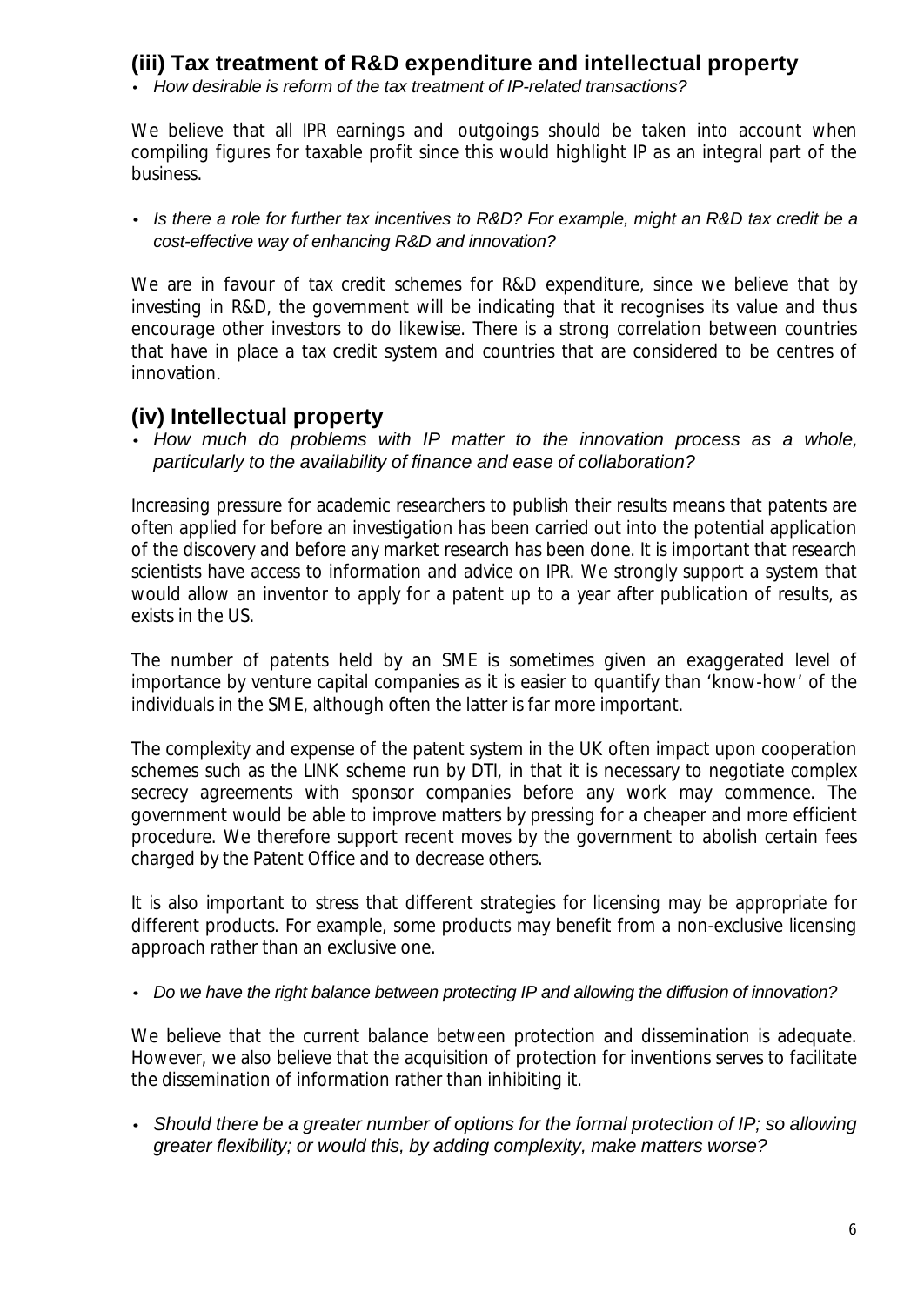SMEs frequently find the current system of IPR protection confusing and expensive and it is therefore likely to confuse matters further if alternative options are made available. It is often preferable to enter into Non-Disclosure Arrangements rather than attempt to obtain a patent.

There is an urgent need for uniformity of treatment of software internationally as currently it is not patentable in the UK and other countries, but can be patented in the US, Canada, and EU. Since hardware platforms are becoming standardised, at least with regard to the operating systems that run on them, increasing amounts of intellectual property are in the form of computer programmes. Software is subject to copyright laws, but in terms of creativity and intellectual property, patenting is preferable. An urgent review of this is necessary and we support a move to making software protectable in a way that is comparable to patenting.

We support the introduction of a 'fast-track' scheme for patent application which the government could consider incorporating into its 'One stop Shop' system. We also welcome the Cities initiative in providing basic training in how to write patent applications and protection of intellectual property rights.

### *· How can protection of IP be made more easily understandable, particularly for SMEs?*

Appropriate training in IPR is vital at all levels, from undergraduate to senior researcher, whether of an organisation or a teaching or research establishment.

The US Patent Office is perceived as very open and actively encourages dialogue after submission of an application, whereas the European Patent Office is seen as nontransparent and unhelpful in many cases.

We strongly support the initiative by the UK Patent Office to make more information and help available. The protection of IP is a particular problem for many universities and SMEs. The British Technology Group (BTG) might help this, but is now a commercial concern. Perhaps the government could provide funds for initial advice and consultations, either with BTG, or a chartered patent agent. Alternatively, the government could create a central body for the purpose of selecting and protecting IP in return for a share of the royalties (even if these came from products sold exclusively by the owner of the IP). They might also operate road shows to spread the word about what can be protected and how to do this. There is also a potential role for more regional organisations to be set up to give advice to universities on IPR.

We support the formation of a financial resource for protection and exploitation of research. Such a resource could take the form of a percentage of research grants set aside specifically for this purpose, or maintenance of a central fund held by DTI for this purpose.

#### *· How can the acquisition and defence of IPR be made more affordable, particularly for SMEs?*

The cost of applying for patents at EU level is currently prohibitive, largely due to the fees for translations. The government should press for a reduction in the number of official languages into which an application must be translated, or provide financial help to SMEs for this purpose. The problem of cost applies even more strongly to the cost of applying for patents in Japan. Indeed, so much so, that one often relies on patent cover in the US, Canada and EU as providing the only cost effective cover worthwhile. We would support the use of a system similar to that used in the US, whereby the inventor can patent up to